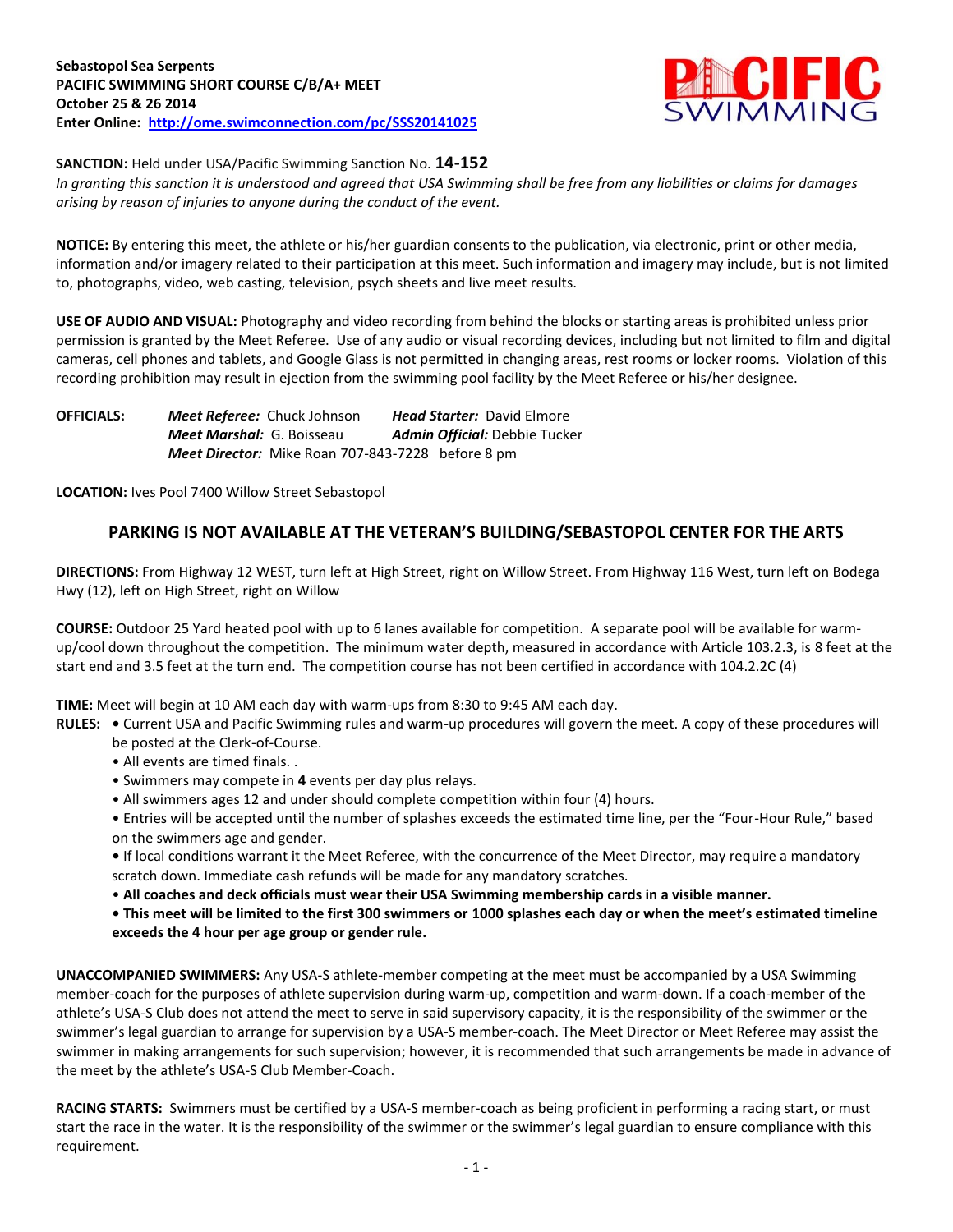#### **RESTRICTIONS:**

- Smoking and the use of other tobacco products is prohibited on the pool deck, in the locker rooms, in spectator seating or standing areas and in all areas used by swimmers, during the meet and during warm-up periods.
- Sale and use of alcoholic beverages is prohibited in all areas of the meet venue.
- No glass containers are allowed in the meet venue.
- No propane heater is permitted except for snack bar/meet operations.
- All shelters must be properly secured.
- Except where venue facilities require otherwise, changing into or out of swimsuits other than in locker rooms or other designated areas is not appropriate and is strongly discouraged.
- Destructive devices, to include but not limited to, explosive devices and equipment, firearms (open or concealed), blades, knives, mace, stun guns and blunt objects are strictly prohibited in the swimming facility and its surrounding areas. If observed the Meet Referee or his/her designee may ask that these devices be stored safely away from the public or removed from the facility. Noncompliance may result in the reporting to law enforcement authorities and ejection from the facility. Law enforcement officers (LEO) are exempt per applicable laws.

#### **ELIGIBILITY:**

- Swimmers must be current members of USA-S and enter their name and registration number on the meet entry card as they are shown on their Registration Card. If this is not done, it may be difficult to match the swimmer with the registration and times database. The meet host will check all swimmer registrations against the SWIMS database and if not found to be registered, the Meet Director shall accept the registration at the meet (a \$10 surcharge will be added to the regular registration fee). Duplicate registrations will be refunded by mail.
- Swimmers in the "A" Division must have met at least USA-S Motivational "A" time standard. Swimmers in the "B" Division must have met at least the USA-S Motivational B" time standard. All entry times slower than the "B" time standard will be in the "C" Division.
- Entries with **"NO TIME" will be accepted**.
- Entry times submitted for this meet will be checked against a computer database and may be changed in accordance with Pacific Swimming Entry Time Verification Procedures.
- Disabled swimmers are welcome to attend this meet and should contact the Meet Director or Meet Referee regarding any special accommodations on entry times and seeding per Pacific Swimming policy.
- Swimmers 19 years of age and over may compete in the meet for time only, no awards. Such swimmers must have met standards for the 17-18 age group.
- The swimmer's age will be the age of the swimmer on the first day of the meet.

**ENTRY FEES:** \$4.00 per event plus an \$ 8.00 participation fee per swimmer. Relay fees are \$9.00 per Relay Team. Entries will be rejected if payment is not sent at time of request.

**ONLINE ENTRIES:** To enter online go to **<http://ome.swimconnection.com/pc/SSS20141025>** to receive an immediate entry confirmation. This method requires payment by credit card. Swim Connection, LLC charges a processing fee for this service, equal to \$1 per swimmer plus 5% of the total Entry Fees. Please note that the processing fee is a separate fee from the Entry Fees. If you do not wish to pay the processing fee, enter the meet using a mail entry. **Entering online is a convenience, is completely voluntary, and is in no way required or expected of a swimmer by Pacific Swimming.** Online entries will be accepted through Wednesday, **October 15, 2014**.

**MAILED OR HAND DELIVERED ENTRIES**: Entries must be on the attached consolidated entry form. Forms must be filled out completely and printed clearly with swimmers best time. Entries must be postmarked by midnight, Monday, **October 13, 2014** or hand delivered by 6:30 p.m. Wednesday, **October 15, 2014**. No late entries will be accepted. No refunds will be made, except mandatory scratch downs. Requests for confirmation of receipt of entries should include a self-addressed envelope.

### **Make check payable to**: Sebastopol Sea Serpents **Mail or hand delivers entries to**: M. Roan 480 Piezzi Lane Santa Rosa, Ca 95401

**CHECK-IN:** The meet will be deck seeded. Swimmers must check-in at the Clerk-of-Course. Close of check-in for all individual events shall be no more than 60 minutes before the estimated time of the start of the first heat of the event. No event shall be closed more than 30 minutes before the scheduled start of the session. Swimmers who do not check in will not be seeded and will not be allowed to compete in that event.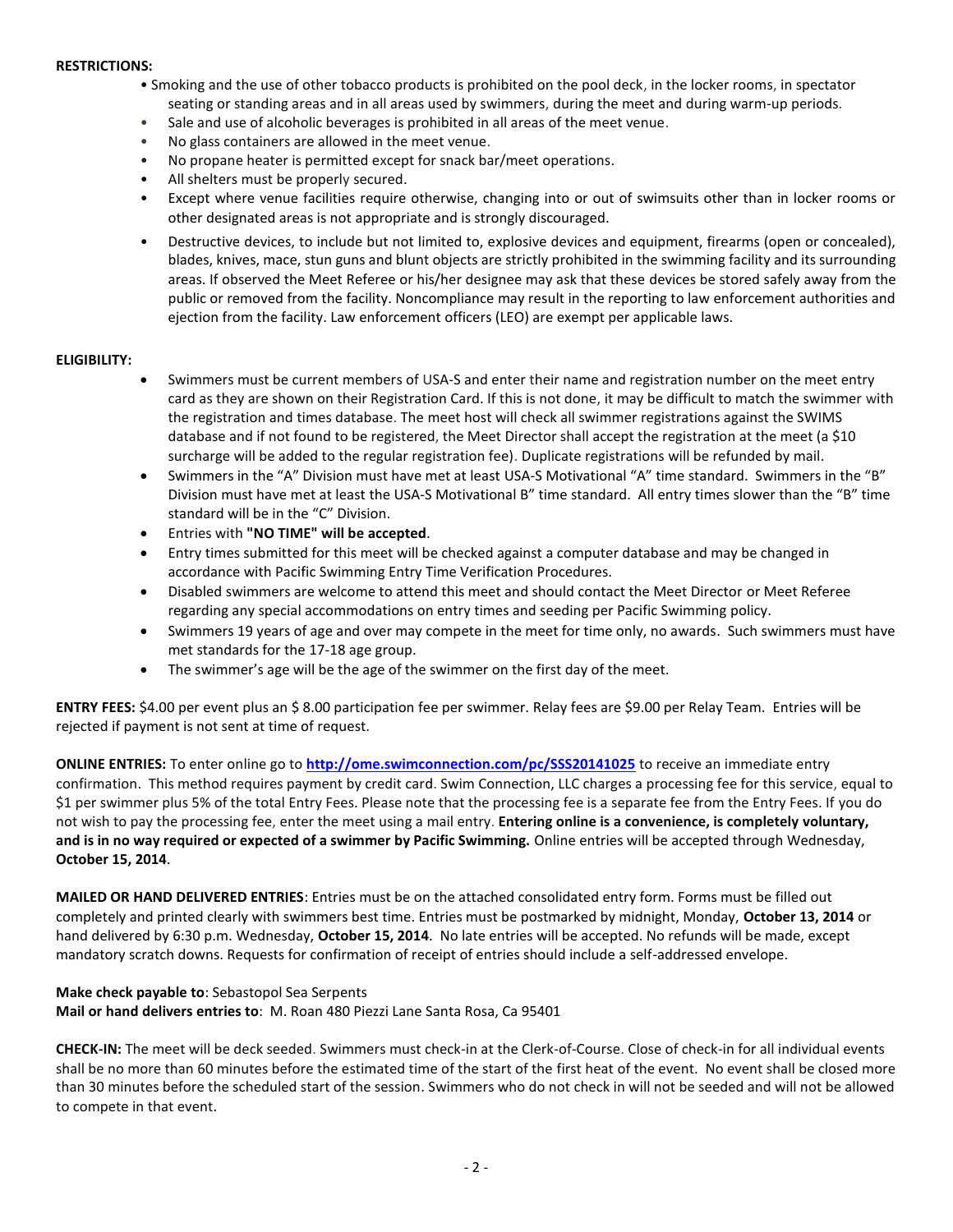**SCRATCHES:** Any swimmers not reporting for or competing in an individual timed final event that they have checked in for shall not be penalized.

AWARDS: Ribbons will be Awarded 1-6<sup>th</sup> in the "C", "B", "A" divisions. Awards will be given in the following age groups 8-under, 9-10, 11-12, 13-14, and 15-18. 13 and over events will be swum together and awarded separately. Ribbons will not be awarded for the 49er Mixed Relays.

**ADMISSION:** Free. A program will be available for a nominal fee.

**REFRESHMENTS:** A snack bar will be available throughout the competition. Coaches and working deck officials will be provided lunch.

**MISCELLANEOUS:** No overnight parking is allowed. Facilities will not be provided after meet hours.

# **PARKING IS NOT AVAILABLE AT THE VETERAN'S BUILDING/SEBASTOPOL CENTER FOR THE ARTS**

**MINIMUM OFFICIALS:** No more than 3 days after close of entries, meet management (Meet Director and/or Meet Referee) shall contact a representative from each team participating in the meet, and provide a preliminary inventory of the officials that team is required to provide for each session. Each team shall, by the start of the meet, provide to the Meet Director or designee a list of Officials who have agreed to represent that team during each session of the meet.

At the meet, meet management shall conduct an inventory of officials, and shall compare the number of swimmers entered in each session by each team with the number of officials present representing each team. If meet management certifies that a team has not provided sufficient officials for any session of the meet in accordance with the table below, excluding finals in a trials and finals meet, the team will be fined \$100 per missing official per session of the meet.

| Club swimmers entered in<br>session | <b>Trained and carded officials</b><br>requested |
|-------------------------------------|--------------------------------------------------|
| $1 - 10$                            |                                                  |
| $11 - 25$                           |                                                  |
| 26-50                               |                                                  |
| 51-75                               |                                                  |
| 76-100                              |                                                  |
| 100 or more                         |                                                  |

\*Zone 3 will include Colorado, Intermediary/ Chief Timing Judge, and Computer operator in the count of officials for a session although these positions are not carded. Zone 3 will accept Trainees in the count of officials for a session, as long as they are carded. Teams may use officials "borrowed" from other teams, or unattached officials at the meet who agree, to fulfill their obligation under the rule.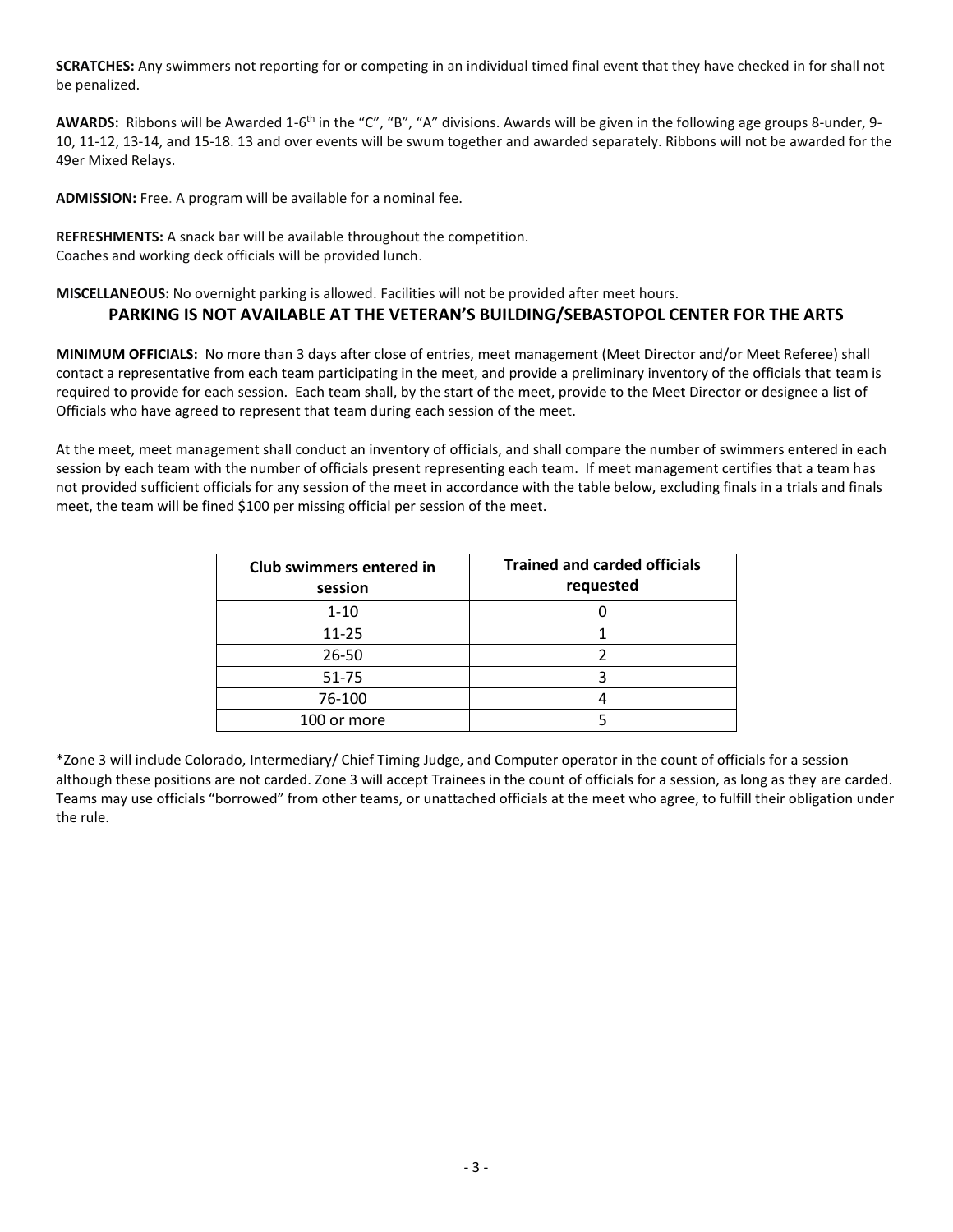### **EVENT SUMMARY**

|          | <b>SATURDAY</b>               |          | <b>SUNDAY</b>               |        |              |  |  |  |
|----------|-------------------------------|----------|-----------------------------|--------|--------------|--|--|--|
| 10/UNDER | 11/12                         | 13/OVER  | 10/UNDER                    | 11/12  | 13/OVER      |  |  |  |
| 100 FL   | 500 FR                        | 100 BK   | 500 FR                      | 50 FL  | 100FL        |  |  |  |
| 50 BK    | 100 BK                        | 50 FL**  | 100 IM                      | 100 IM | 100 BR       |  |  |  |
| 100 BR   | <b>50 BR</b>                  | 50 BR ** | 50 BR                       | 100 BR | 50 BK**      |  |  |  |
| 50 FL    | 100 FL                        | 100 FR   | 100 BK                      | 50 BK  | <b>50 FR</b> |  |  |  |
| 100 FR   | <b>50 FR</b>                  | 200 IM   | <b>50 FR</b><br>50 FR       |        |              |  |  |  |
|          | * 49er Mixed 200 Medley Relay |          | * 49er Mixed 200 Free Relay |        |              |  |  |  |

**NOTE: \*\* Swimmers entering in the 13/Over 50 Breaststroke, Butterfly, and Backstroke events need to enter their 100 Yards time for that stroke and will be seeded using their entered time.**

**NOTE: \* 49er Mixed Relay (Not a nationally recognized event). Each relay team can consist of any combination of four (4) Girls and/ or Boys whose ages total 49 or less. Relays will be deck seeded and due at a time determined by the Meet Referee each day of the Meet.**

|                | <b>Saturday October 25</b>     |                | <b>Sunday October 26</b> |                              |  |  |
|----------------|--------------------------------|----------------|--------------------------|------------------------------|--|--|
| <b>EVENT#</b>  | <b>EVENT</b>                   | <b>EVENT#</b>  | <b>EVENT#</b>            | <b>EVENT</b>                 |  |  |
| $\mathbf{1}$   | 13/OVER 100 BACK               | $\overline{2}$ | 31                       | 10/Under 500 Free            |  |  |
| 3              | 10/Under 100 Fly               | 4              | 33                       | 11-12 50 Fly                 |  |  |
| 5              | 11-12 500 Free                 | 6              | 35                       | 13/Over 100 Fly              |  |  |
| $\overline{7}$ | 10/Under 50 Back               | 8              | 37                       | 11-12 100 IM                 |  |  |
| 9              | 11-12 100 Back                 | 10             | 39                       | 10/Under 100 IM              |  |  |
| 11             | 13/Over 50 Fly*                | 12             | 41                       | 13/Over 100 Breast           |  |  |
| 13             | 10/Under 100 Breast            | 14             | 43                       | 11-12 100 Breast             |  |  |
| 15             | 11-12 50 Breast *              | 16             | 45                       | 10/Under 50 Breast           |  |  |
| 17             | 13/Over 50 Breast*             | 18             | 47                       | 13/Over 50 Back *            |  |  |
| 19             | 10/Under 50 Fly                | 20             | 49                       | 11-12 50 Back                |  |  |
| 21             | 11-12 100 Fly                  | 22             | 51                       | 10/Under 100 Back            |  |  |
| 23             | 13/Over 100 Free               | 24             | 53                       | 11-12 50 Free                |  |  |
| 25             | 10/under 100 Free              | 26             | 55                       | 10/Under 50 Free             |  |  |
| 27             | 11-12 50 Free                  | 28             | 57                       | 13/Over 50 Free              |  |  |
| 29             | 13/Over 200 IM                 | 30             |                          |                              |  |  |
| 201            | 49er Mixed 200 Medley<br>Relay |                | 202                      | 49er Mixed 200 Free<br>Relay |  |  |

## **EVENTS**

| <b>Sunday October 26</b> |                              |               |  |  |  |  |  |
|--------------------------|------------------------------|---------------|--|--|--|--|--|
| <b>EVENT#</b>            | <b>EVENT</b>                 | <b>EVENT#</b> |  |  |  |  |  |
| 31                       | 10/Under 500 Free            | 32            |  |  |  |  |  |
| 33                       | 11-12 50 Fly                 | 34            |  |  |  |  |  |
| 35                       | 13/Over 100 Fly              | 36            |  |  |  |  |  |
| 37                       | 11-12 100 IM                 | 38            |  |  |  |  |  |
| 39                       | 10/Under 100 IM              | 40            |  |  |  |  |  |
| 41                       | 13/Over 100 Breast           | 42            |  |  |  |  |  |
| 43                       | 11-12 100 Breast             | 44            |  |  |  |  |  |
| 45                       | 10/Under 50 Breast           | 46            |  |  |  |  |  |
| 47                       | 13/Over 50 Back *            | 48            |  |  |  |  |  |
| 49                       | 11-12 50 Back                | 50            |  |  |  |  |  |
| 51                       | 10/Under 100 Back            | 52            |  |  |  |  |  |
| 53                       | 11-12 50 Free                | 54            |  |  |  |  |  |
| 55                       | 10/Under 50 Free             | 56            |  |  |  |  |  |
| 57                       | 13/Over 50 Free              | 58            |  |  |  |  |  |
|                          |                              |               |  |  |  |  |  |
| 202                      | 49er Mixed 200 Free<br>Relav |               |  |  |  |  |  |

Use the following URL to find the time standards: <http://www.pacswim.org/swim-meet-times/standards>